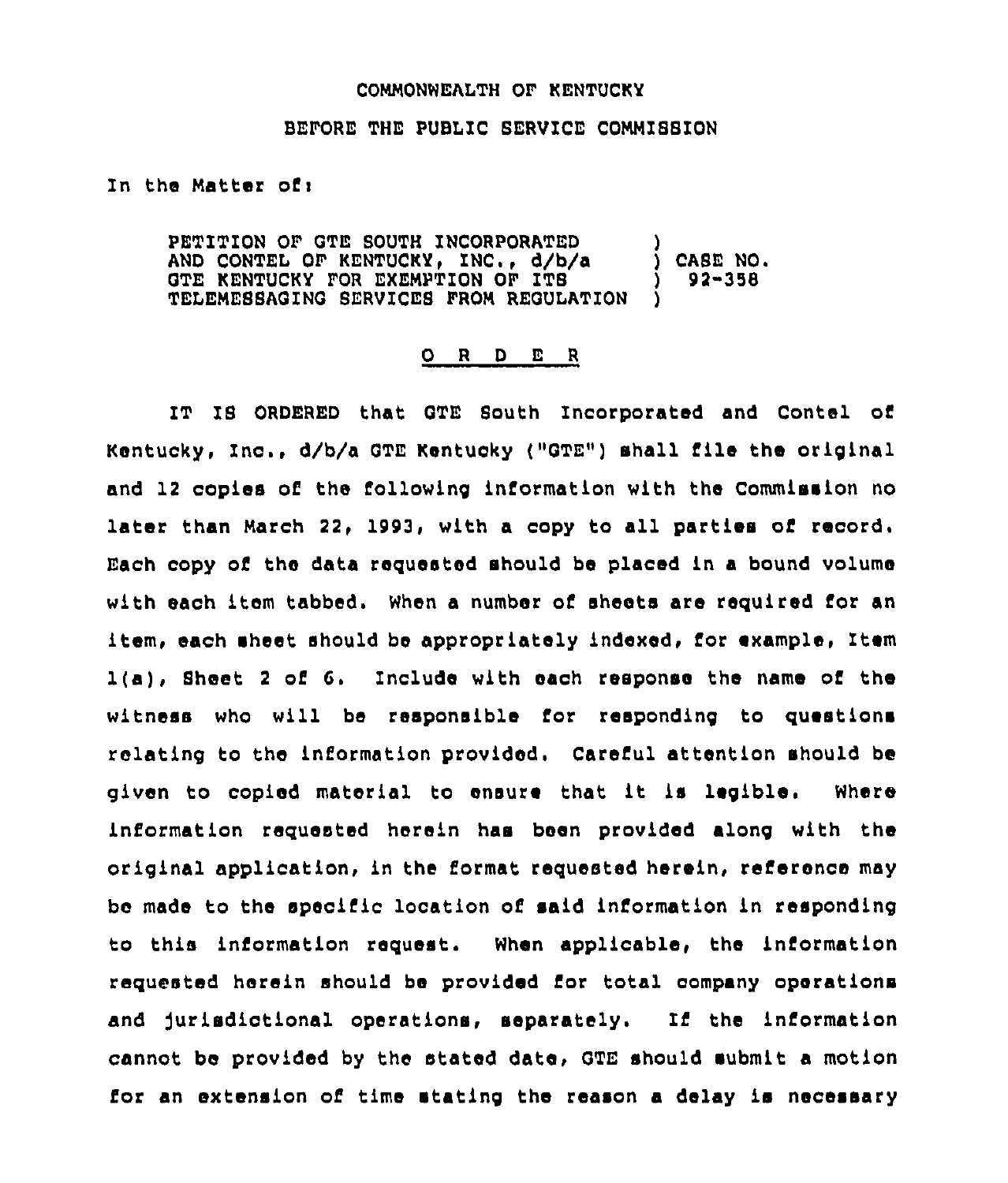and a date by which the 1nformation will be furnished. such motion will be considered by the Commission.

1. In reference to GTE's response to Item 3(b) of the Commission's September 28» 1992 Order, several tariffed network services are listed, which voice messaging service providers competing with GTE must purchase from GTE, including DID/DOD trunks, PBX trunks, message waiting indication-audible, Corwarded call information intra-office, data link, queuing and user transfer. OTE's response also indicates that other tariffed services may be purchased by competing voice massaging service providers,

a. Provide a complete list of those "other tariffed services" which were not previously listed.

b. Provide a list of the carriers which purchase from GTE aervices necessary to provide a voice messaging service.

c. Provide <sup>a</sup> list of the prices of any service necessary to provide a voice massaging service.

2. For Personal Secretary", CentraNet<sup>o</sup> Voice Messaging and Message Manager<sup>m</sup> services provided to a residential customer, provide a price break-out of all component services, tariffed or otherwiee comprising each OTE voice massaging service package which illustrates:

a. The price of each component service.

b» Whether each component service is tariffed.

 $C$ . The revenues generated by each oomponent service.

 $-2-$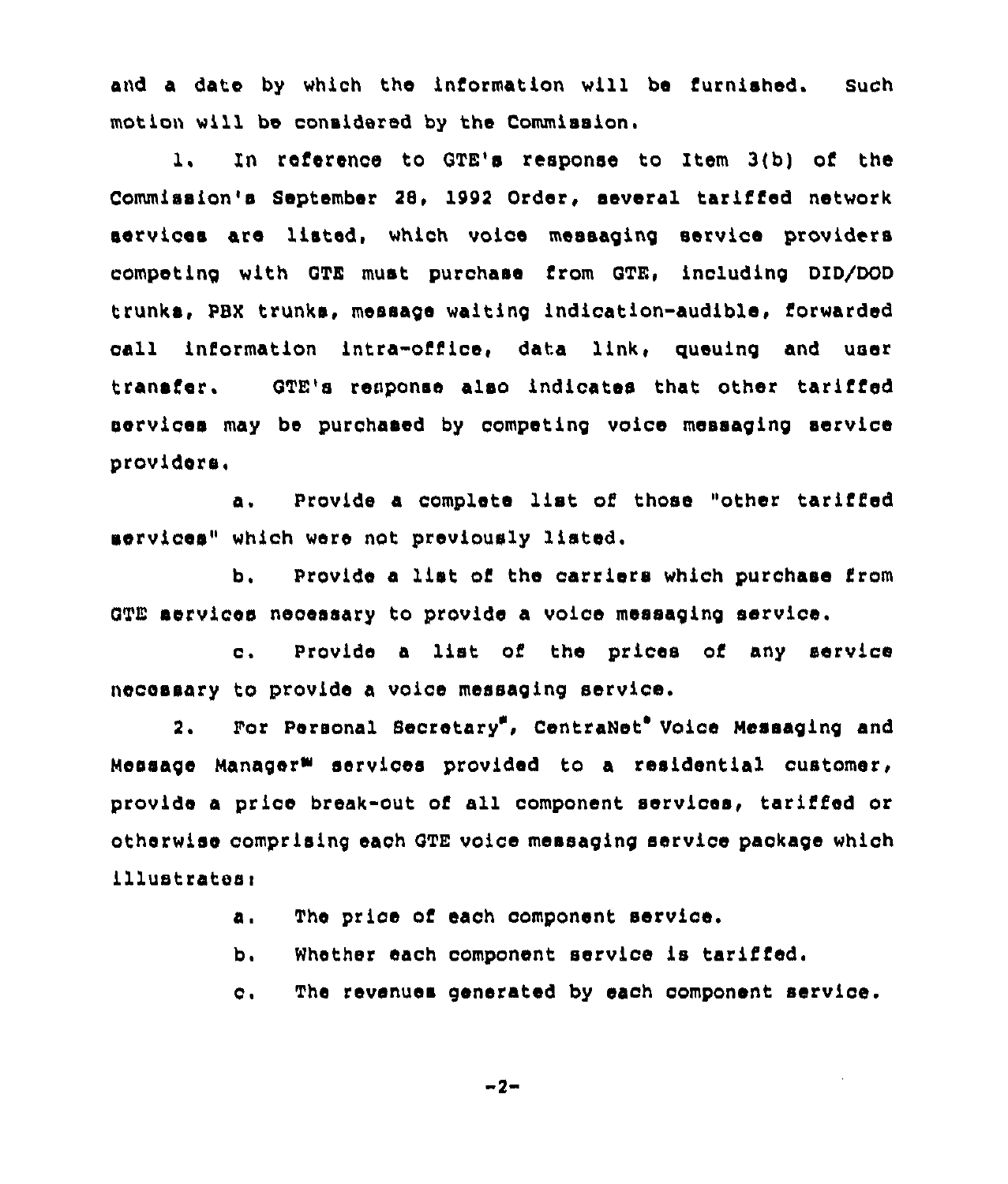d. Whether the revenues are placed "above" or "below" the line.

3. For Personal Secretary", CentraNet' Voice Messaging and Message Manager<sup>s services</sup> provided to a business customer, provide a price break-out of all component services, tariffed or otherwise, comprising each GTE voice massaging service paokage which illustrates:

a. The price of each component service.

b. Whether each component service is tariffed.

c. The revenues generated by each component service.

d. Whether the revenues are recorded "above" or "below" the line.

4. For voice massaging service network services provided to a competing voice massaging service provider customer, provide a price break-out of all component services, tariffed or otherwise, comprising each GTE voice massaging service package which illustratesi

> The price of each component service. а.

Whether each component service is tariffed. b.

c. The revenues generated by each component service.

d. whether the revenues are recorded "above" or "below" the line.

5. For tariffed services, such as touchcalling, which are necessary for GTE to provide Personal Secretary', CentraNet Voice Messaging and Message Manager<sup>m</sup> services, is there a difference in:

$$
-3 -
$$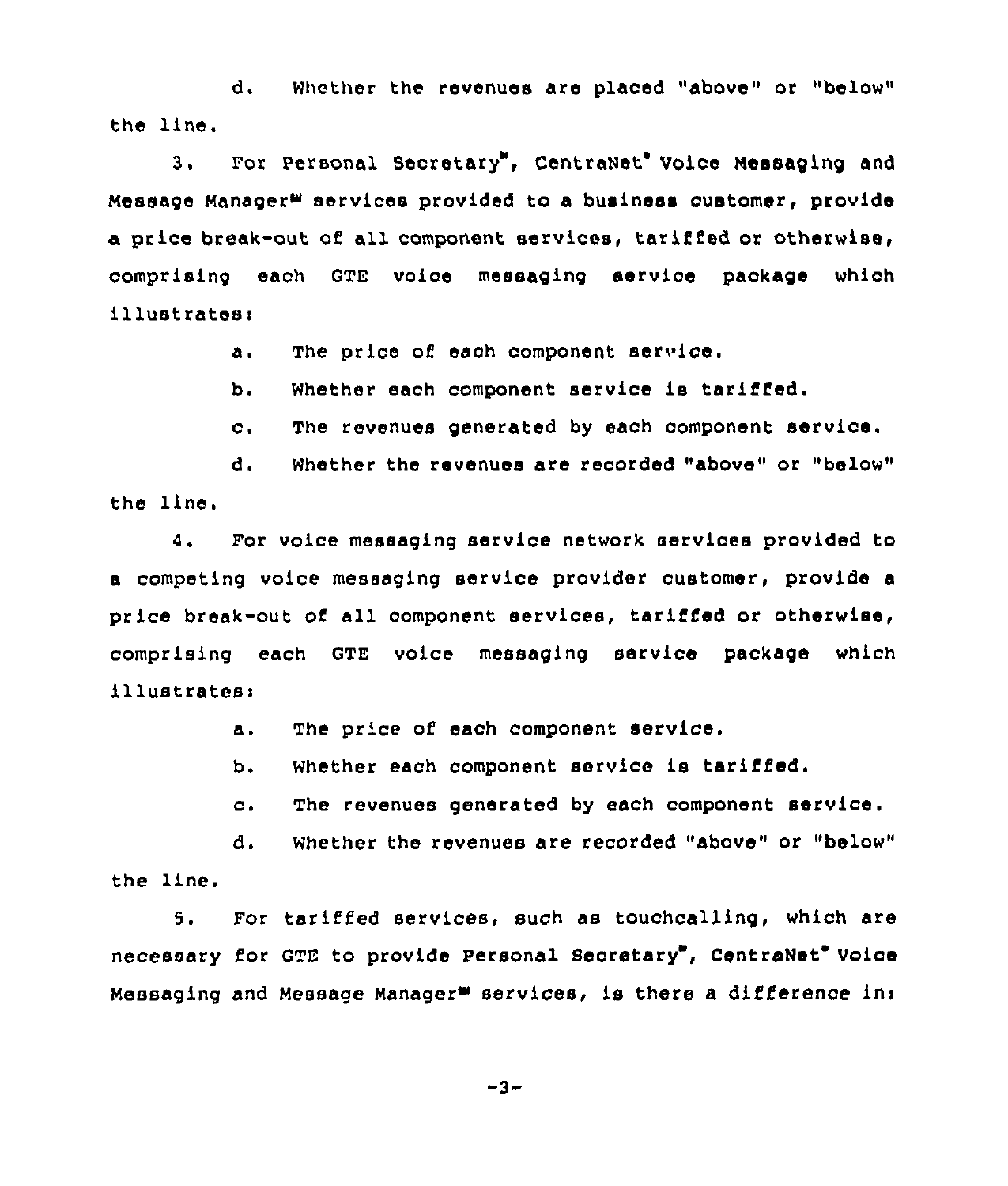Residential customer prices if the services are  $\ddot{a}$ purchased as stand alone services or if purchased as <sup>a</sup> part of <sup>a</sup> "bundled" voice messaging service package? Explain.

b. Business customer prices if the services are purchased as stand alone services or if the services are purchased as a part of a "bundled" voice messaging service package? Explain.

6. Are the tariffed prices for the services required for Personal Secretary<sup>sm</sup>, CentraNet<sup>e</sup> Voice Messaging and Message Manager", such as call forwarding and touchtone, identical to the prices for those services when not being used in conjunction with the above-listed voice messaging services? Are there two different tariffed rates for these two services or is the scope of these services different for the two types of service?

7. In reference to GTE's response to Item 4(a) and (b) of the Commission's September 28, 1992 Order, provide data to support the statements concerning the type of competition GTE faces for its voice messaging services. The data should indicate, as set forth in KRS 278.5l2(3), the following criteria:

a. the extent to which competing telecommunications services are available from competitive providers in the relevant market;

b. the existing ability and willingness of competitive providers to make functionally equivalent or substitute services readily available; and

c. the number and sire of competitive providers of services.

 $-4-$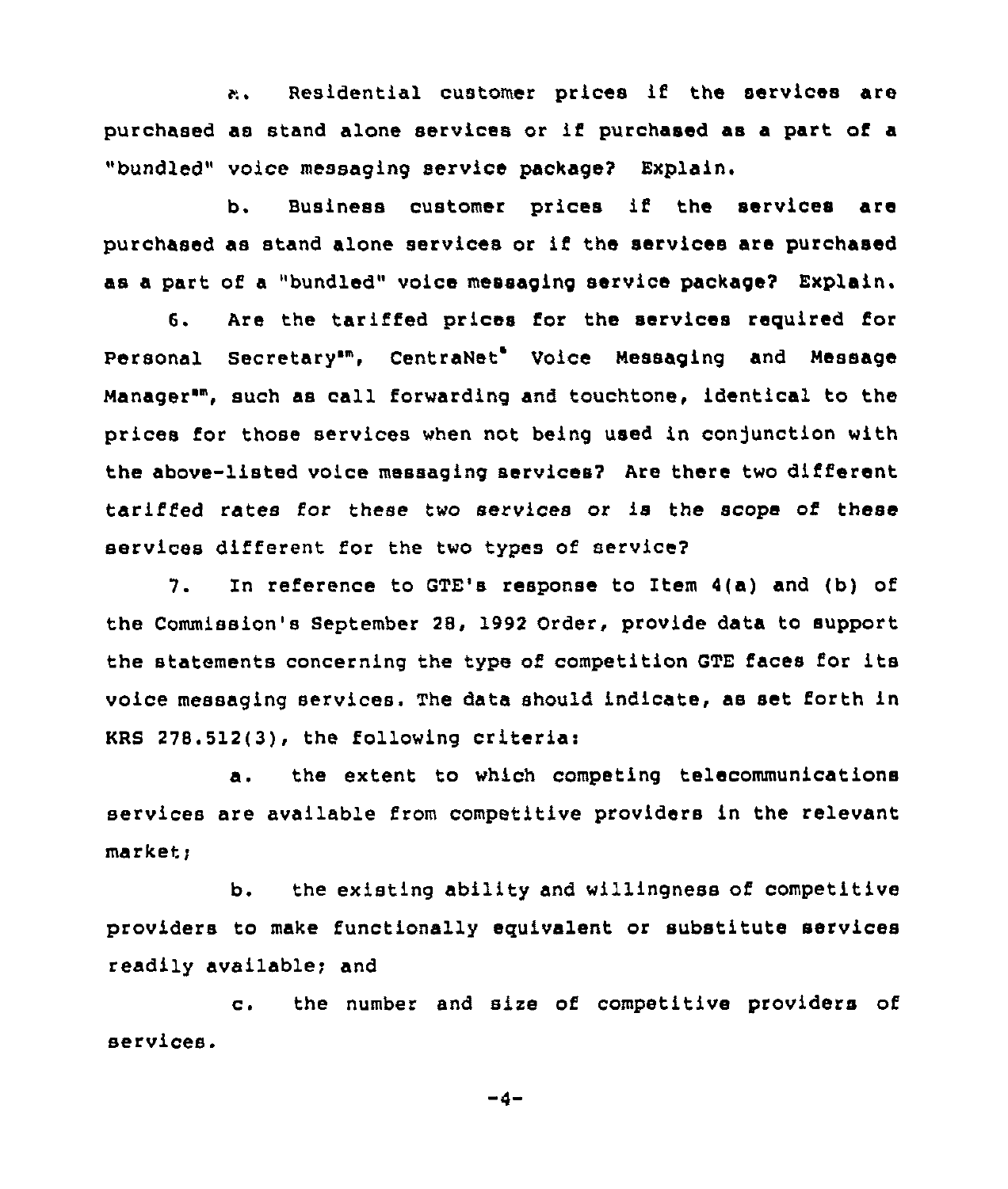8. In reference to KRS 278.514(3)(d), indicate the overall impact of the proposed regulatory change on the continued availability of existing services at )ust and reasonable rates. Provide quantitative data if available.

9. In reference to KRS 278.514(3)(e), identify adequate safeguards that exist to assure that rates for regulated services do not subsidise exempted services.

10. Under the FCC cost allocation rules, services considered "nonregulated" and their attendant investment and expenses are removed from the regulated accounts of the company before )urisdictional separations are performed. given this procedure, is there any way that these nonregulated investments and expenses could be brought back into the Jurisdictional separations process should this Commission choose to regulate enhanced services at the state level? Explain your answer.

11. Can the expenses and investments associated with Personal Secretary<sup>sm</sup>, CentraNet<sup>e</sup> Voice Messaging and Message Manager<sup>sm</sup> be isolated from the expenses and investments of other non-regulated services after they are separated from expenses and investments subsequent to the application of Part 64 cost allocation rules? If yes, provide examples of the application of Part 64 to total company expenses and investments to illustrate the process. If not, explain why.

12. In reference to KRS  $278.514(3)(f)$ , indicate the impact of the proposed regulatory change upon efforts to promote universal availability of basic telecommunications services at affordable

 $-5-$